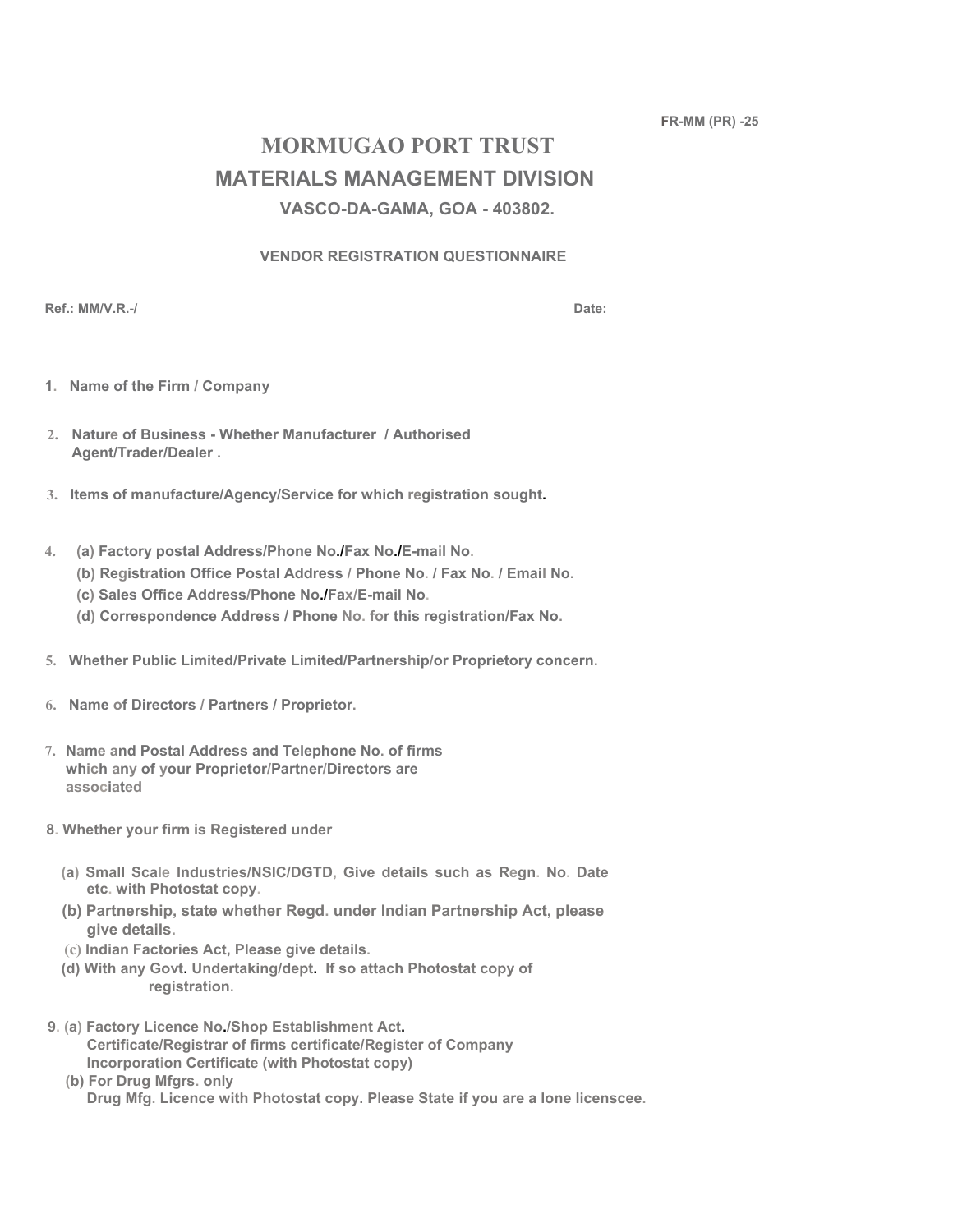#### **- 1 -**

- **10. (a) Local Sales Tax Regn. No. with Photostat copy.** 
	- **(b) CST Regn. No. with Photostat copy.**
	- **(c) Attach latest ST Clearance Certificate.**
- **11. (a) Income Tax Permanent Account No.** 
	- **(b) Attach Photostat copy of valid Income Tax.**
- **12. Attach Memorandum/Articles of Assn. Partnership deed (Photostat copy/Documentary evidence of Proprietorship).**
- **13. (a) Attach last year's Annual Report.** 
	- **(b) Balance Sheet (Photostat copy)**
- **14. (a) Name of Bankers/Postal Address and Telephone No.** 
	- **(b) Give details of Bank's Credit facilities, solvency available to you. (Attach letter from Bankers) © Give details of Bank Guarantee available to you.**
- **15. Paid Up/Invested Capital.**
- **16. Approx. Annual Turnover in last three years (each year to be shown separately)**
- **17. Names and Address of associated sister Mfgg/sub-contracting/Trading concern.**
- **18. Names and Address of your Authorised Distributors/ Dealer and their Phone Nos. /Fax No.**
- **19. (a) If an authorised Dealers/Stockist/Sole Selling Agent/item under authorised Agency/Attach photostat copy of Authorised Agency Agreement) (b) Address & Telephone No. of Godown.**
- **20. Date of commencement of Business.**
- **21. (a) Major orders executed for Govt./Semi. Govt. Dept Public Sector Undertaking Attach details of order No. Date, Value etc. (Attached Xerox copies of five recent major Orders)** 
	- **(b) Attach performance report from atleast three of your major customers.**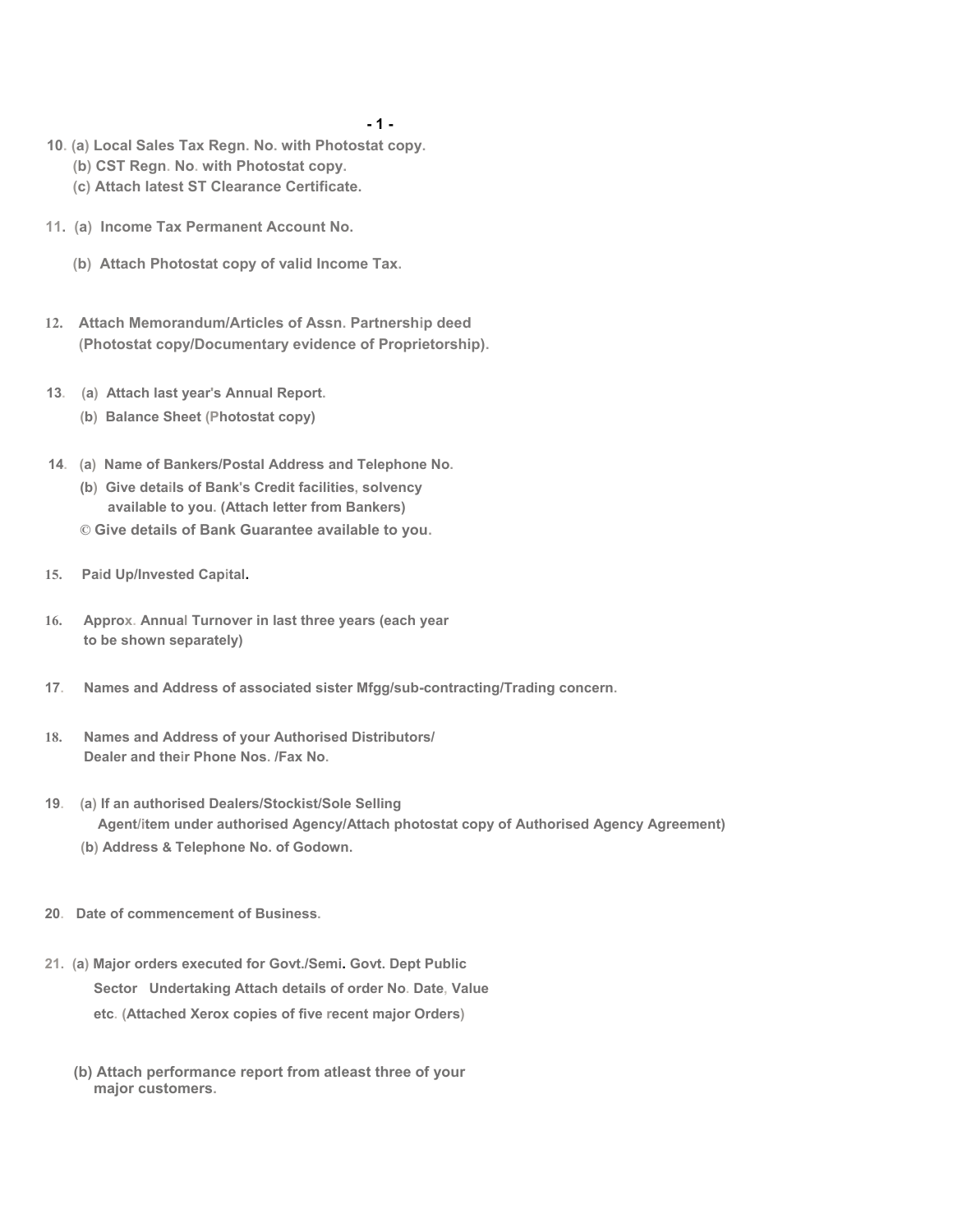#### **22. Number of employees in your firm**

 **(d) Attach list Quality Control & inspection eqpt. & other standard measuring instruments. (e) Indicate quality assurance Control system presently adopted by your organisation for guarantee quality** 

**Metallugical/Physical/ Chemical Testing?** 

 **(b) Do you avail yourself of testing facilities outside your organization? If so, please** 

**product.** 

**24. (a) Do you have Laboratory for** 

|       | 22. Number of employees in your firm                                                                                                          |                                                                                                                    |                                                                                                                                                                 |                        |               |                                                                                                                                                                                                    |              |
|-------|-----------------------------------------------------------------------------------------------------------------------------------------------|--------------------------------------------------------------------------------------------------------------------|-----------------------------------------------------------------------------------------------------------------------------------------------------------------|------------------------|---------------|----------------------------------------------------------------------------------------------------------------------------------------------------------------------------------------------------|--------------|
|       |                                                                                                                                               | Qualified<br><b>Engineers</b>                                                                                      | <b>Skilled</b>                                                                                                                                                  | Semi<br><b>Skilled</b> |               | <b>Unskilled</b>                                                                                                                                                                                   | <b>Total</b> |
|       |                                                                                                                                               | (a) Permanent                                                                                                      |                                                                                                                                                                 |                        |               |                                                                                                                                                                                                    |              |
|       |                                                                                                                                               | (b) Temporary:-                                                                                                    |                                                                                                                                                                 |                        |               |                                                                                                                                                                                                    |              |
| Total |                                                                                                                                               |                                                                                                                    |                                                                                                                                                                 |                        |               |                                                                                                                                                                                                    |              |
| t,    | L.<br>(c) Attach category wise list of Skilled/Semi-Skilled<br>Labour.                                                                        |                                                                                                                    |                                                                                                                                                                 |                        |               |                                                                                                                                                                                                    |              |
|       | (d) Whether your employees are covered under ESI. If so<br>attatch last year's ESI contribution clearance<br>Certificate.                     |                                                                                                                    |                                                                                                                                                                 |                        |               |                                                                                                                                                                                                    |              |
|       | (e) Whether your employees are covered under PF Act.<br>If so, give the PF Code No./ Attach latest PF<br>Contribution.<br>indicate the Name & |                                                                                                                    |                                                                                                                                                                 |                        |               |                                                                                                                                                                                                    |              |
|       |                                                                                                                                               | 23. (a) Plant area of your firm.<br>of Manufacture.                                                                | (f) Weekly off:- Factory ____________ Office _________<br>(b) Attach list of machinery & equipment installed<br>giving size & type of M/C.S manufactured & year |                        |               | address of Testing Agency.<br>25, (a) Do you as a regular<br>practice subject your<br>raw material to<br>ChemicallMetallugical &<br>other tests before<br>issuing them for<br>production?<br>$3 -$ |              |
|       | (C)                                                                                                                                           | (incase of hiring jobs)                                                                                            | (i) Attach list of equipments owned by you<br>giving capacity make & year of manufacture                                                                        |                        |               |                                                                                                                                                                                                    |              |
|       |                                                                                                                                               |                                                                                                                    |                                                                                                                                                                 |                        | <b>Office</b> |                                                                                                                                                                                                    |              |
|       |                                                                                                                                               | (ii) Address & telephone No. Of<br><b>Repairs &amp; maintenance</b><br>equipment/tools (in case of<br>hiring Jobs) | Workshop & list of machinery/                                                                                                                                   |                        |               | Covered-Uncovered-<br><b>TOTAL</b><br>(area in Sq. Mtrs.)                                                                                                                                          |              |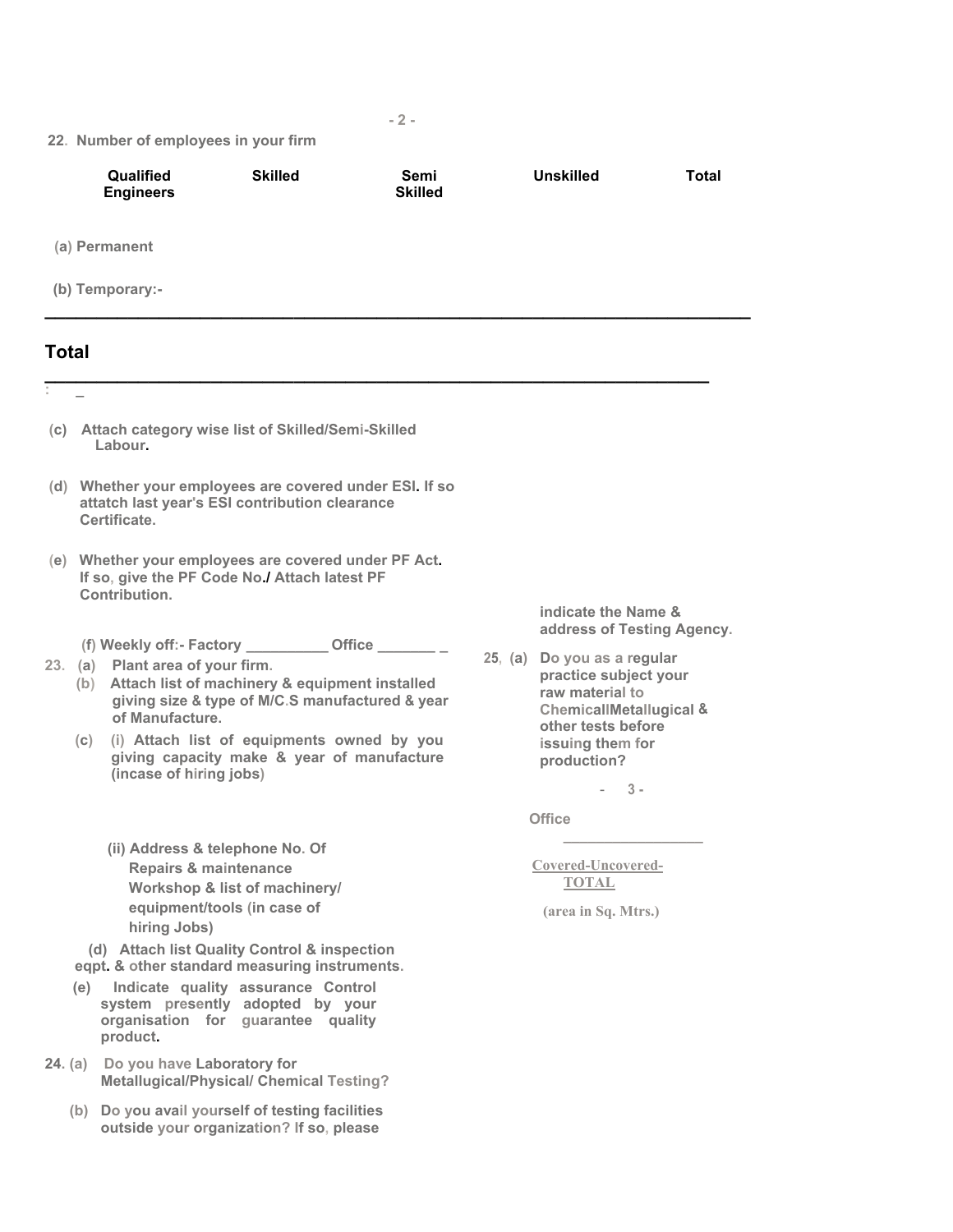- **36. If stockists minimum stock held for each item [in Qty. & value]**
- **37. Whether your products are on rate contract with DGSD, if so please furnish copy of the contract**

**OR Do you depend wholly on suplier's certificate/ Gurantee?** 

- **26. Do You employ statistical mettod for quality Control?**
- **27. Do You conduct 100% inspection of all products prior to dispatch? OR**

### **Do you conduct only percentage/random inspection?**

- **28. Give a brief write-up of the inspection and Quality Control Procedures followed by you.**
- **29. No. of Shifts working per day.**

**,** 

- **30. Name and designation of officials who will directly negotiate or transact business with us.**
- **31. Does your firm have any expansion Programme? If any please give details.**
- **32. Attach details of products/services (Technical leaflets/ Literature/Price list)**
- **33. Transport facility for delivery and collection of goods to and from our yard.**
- **34. (a) Name and postal Address/Fax No. of the foreign collaborators, if any (b) Attach copy of foreign collaboration agreement** 
	- **© Name & Postal address of foreign Principles for Agency, if any.**

**•** 

**35. If importers of Raw materials/Product, give details of import licence, name of the supplier.**